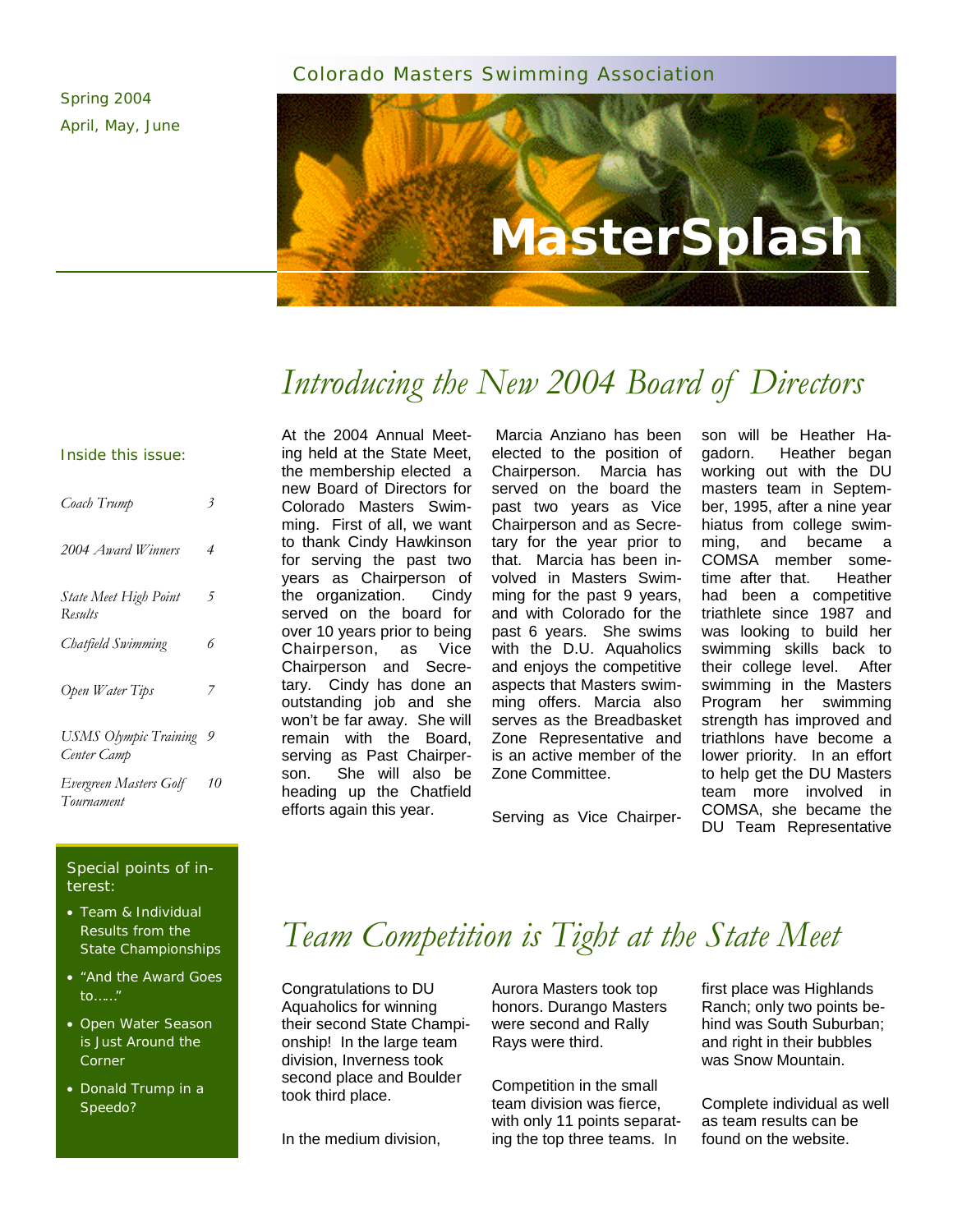in the summer of 2003, then accepted an appoint-

retary in the Fall of 2003.

maraderie of the competitors. She says that she will remain in swimming as long as it is fun, and she wants to help promote and keep a fun and healthy atmosphere at the local, state and national level.

The new Secretary, and new member to the Board is Kathy Garnier, who swims locally with the Inverness Masters. Kathy has been in Master's swimming for 15 years. She briefly served as the team rep for North Jeffco (now JAM) in the early 90's. Most recently, Kathy has served on her children's summer club (Ken Caryl Swim Club) steering committee primarily responsible for automation, including registration, swimmer database and meet management. She also served as meet director for the annual Ken Caryl Invite, hosting over 600 swimmers. Kathy is excited to get involved with COMSA and is looking forward to helping out with all of the swimming activities made available to us through USMS.

# *2004 Board of Directors*



Colorado Masters Swimming Association

**COMSA is your organization. We value your input. We look forward to hearing from you or seeing you at our next meeting.** 



A veteran to the Board is Susan Nolte who also swims for the Inverness Masters. She will continue to serve as Treasurer. Susan has been involved in Masters Swimming for twenty years. In 1986, her husband Chris was elected Vice President and she took over as records chairperson. Unfortunately, they ended up moving to Walnut Creek California for six years, and had to give up their responsibilities here in Colorado. After moving back in 1992, Susan was recruited to be treasurer and has been involved ever since. Susan is also involved with youth swimming, having two daughters that swim, and has served as a stroke and turn judge for the past six summers at their meets.

The lone male member of the Executive Board is Highlands Ranch Masters swimmer, John Hughes. Those of you who know John know that he can hold his own among this group of women. John will be serving the Colorado Masters community as Registrar. John has been in Masters Swimming in one way or another since his first state meet at Meyers Pool in 1978. After a long career in medicine and serving in the Navy, John's most recent action was to author the Swim Training and High Altitude Training chapters in the **SEAL** Team Physical Fitness Manual in 1997. He reentered competitive swimming here in Colorado when he turned 40 (now 10 years ago). He continues to have a keen interest in human performance that he applies in the course of his medical practice in occupational medicine and rehabilitation.

The Board of Directors includes the following Committee Chairs. Continuing in their positions are: Nicole Vanderpoel Long Distance/Open Water Chairperson; Deanna Johnson, Officials Chairperson; Chris Nolte, Awards Chairperson; Mark Plummer, Top Ten Chairperson; Laura Smith, Fitness Chairperson; Terry Heggy, Webmaster and Ellen Campbell, Newsletter Editor. New to the group is Kim Crouch, Sanctions Chairperson.

We want to thank Jack Buchannan, who as served the board for the past 12 years as Registrar. Also Jack Truby, long time Awards Chairperson and Rob Nasser, our prior webmaster need to be thanked for the time that they have devoted to the organization.

The new board looks forward to working with the organization. Meetings are held quarterly and we hope to see many of the team reps in attendance. We want your input. This is your organization and your input is valuable. We look forward to seeing you at our next meeting.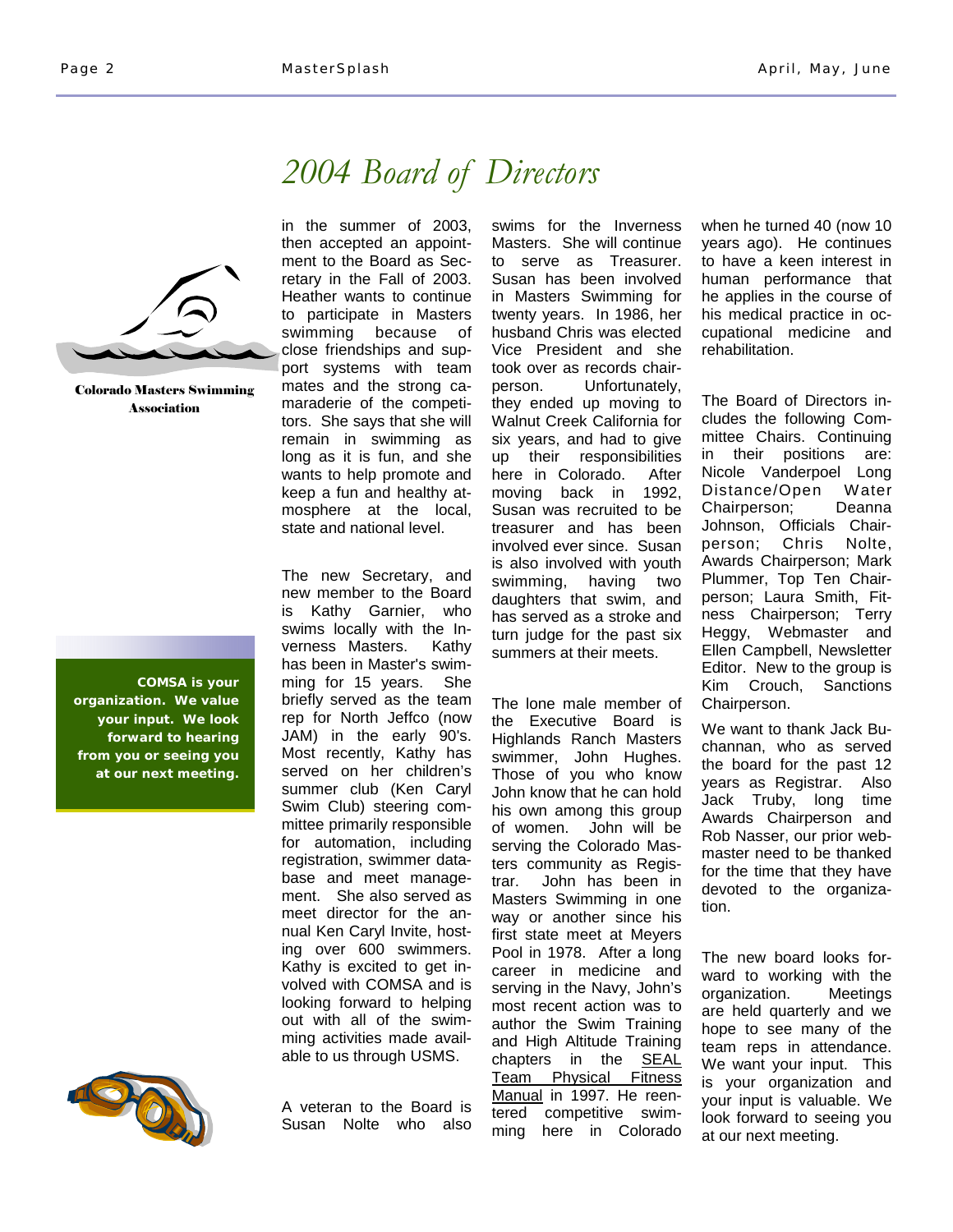## *Coach Trump*

## By Laura Smith Fitness Coordinator

A recent issue of Newsweek has an article featuring Donald Trump, and his philosophy of what it takes to be successful. Although I hate to visualize him in a Speedo, I think that his work ethics exceeds the realm of business and is very applicable to personal success in the pool.

#### *1. Mr. Trump believes that you have to love what you're doing.*

If you don't sincerely take pleasure in the endeavor, you will never be fully successful. I was an age group swimmer, and saw many, many of my peers who had a great amount of natural talent, but no desire to utilize it. Their parents put pressure on them to swim, but their hearts weren't in it. Natural ability only goes so far. These swimmers plateaued, got frustrated, and quit. If you love what you do, there is never failure…only an opportunity to do better next time.

#### *2. You cannot stop. If there is a concrete wall in front of you, you have to go through it. You can never, ever give up or even think in terms of giving up.*

By the time we are Masters, we have all have had numerous injuries, disappointing meets, and frustrating workouts. Set backs are inevitable. There are always reasons and excuses not to perform or to give up easily—true champions are those who ignore obstacles and see challenges.

*3. Confidence is a very important thing. But confidence isn't something you just develop by saying "I'm going to do this or that." You really have to believe it.*

 Confidence is different than arrogance. It is knowing that you have committed to something with everything you have physically, emotionally, and mentally…and that you're going to reap the benefits.

*4. I love pitting people against each other. My whole life is based on that. It brings out the best in people and the worst in people. If the worst comes out, you don't want them working for you*.

Strong competition makes you a strong swimmer. We have all seen swimmers perform far beyond their ability to beat a nemesis or conquer a goal. I have seen fellow swimmers who are my direct competition be genuinely happy for me when I have swam well---and my respect for these has grown immeasurably. I have also seen poor losers who pout, are negative, and throw blame around the pool after they have had a poor performance. These are the swimmers that obviously do not love the sport, have no confidence, and are cancerous to be around. Support others in their victories and yours will come.

## *5. You have to remain cool under fire and let criticism roll off you.*

 Don't stress and put too much pressure on yourself to perform. The best races are the ones you feel relaxed and smooth…almost effortless. You can channel your nervous energy and use it to your advantage, but don't let nerves get the best of you. By the time you're standing on the block, there is no more training, technique work, or conditioning you can do to help you succeed in the race. At that point, it turns into a mental game. Those who can remain calm, focused and relaxed are the ones who will be hitting the wall first! Allow construction criticism to make you better. Listen to coaches who are trying to help. None of us have the perfect stroke technique…we can all become more efficient.

Although we will probably never see Donald Trump at the side of the pool, whistle around his neck and clipboard in hand, I think we can all learn from his philosophies of what makes a person successful.



*"Nothing beats a good swim after a hard day. Suits optional.* 

**"Confidence is knowing that you have committed to something with everything you have physically, emotionally, and mentally…"** 



*You have to remain cool under fire and let criticism roll off you.*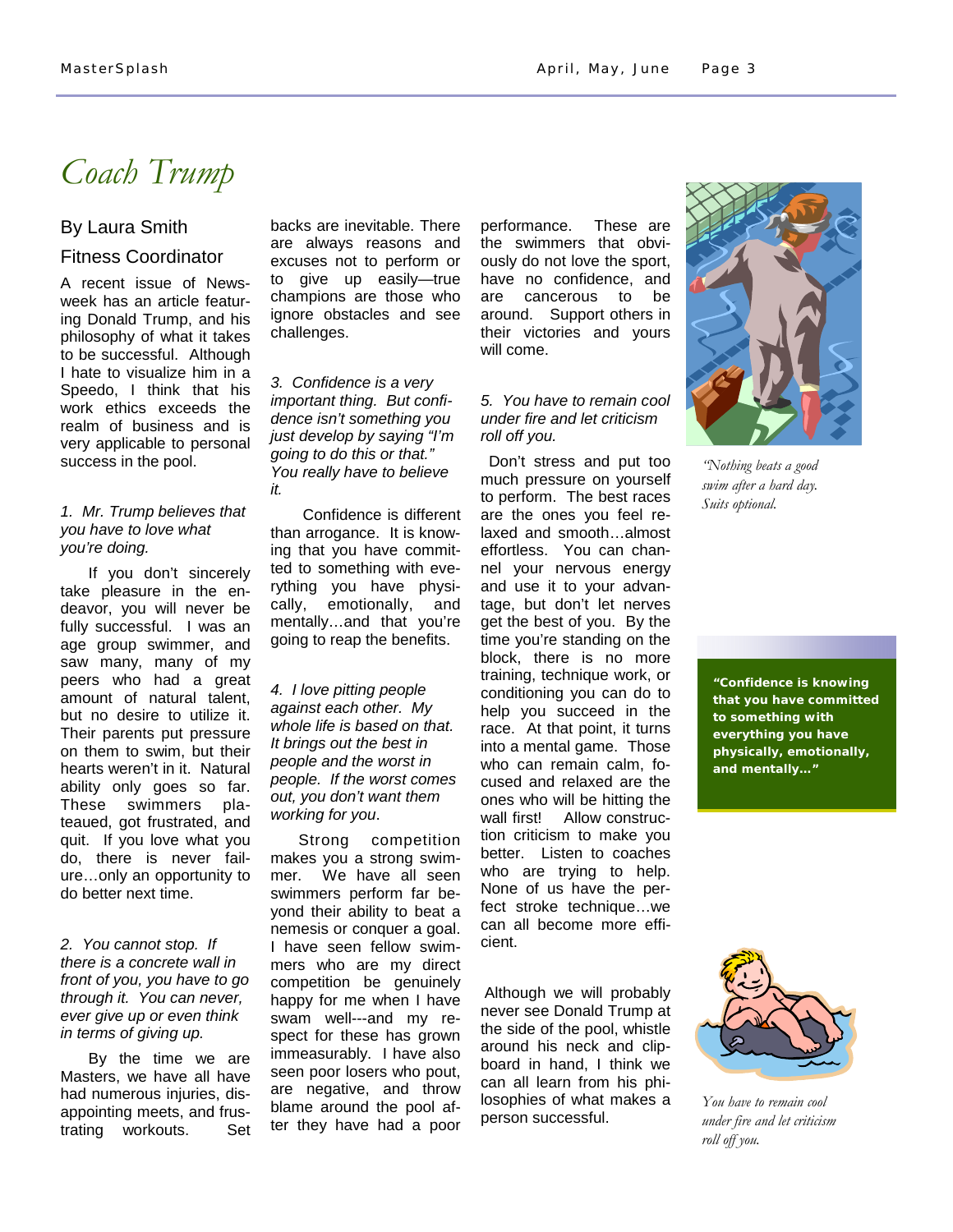## *Coach of the Year—Cathy Drozda*

Cathy Drozda, Thornton Masters, is the 2004 Colorado Masters Swimming Association Coach of the Year. Cathy has been involved in Masters Swimming as both a swimmer and a coach for many years. Her swimmers expressed their appreciation for her dedication to the team and her individualized help and encouragement. In 2003, Cathy competed in the National Championships and brought several

of her swimmers along as



well—many for their first

time. She has a passion for swimming that is evident in her quest for excellence in both her coaching as well as her own competitive swimming. Having coached nearly all levels of swimming, Cathy enjoys Masters swimming the most. She enjoys the team friendships and helping people accomplish what they never thought possible. Congratulations Cathy!

# *Lt. Governor's Cup—Cindy Hawkinson*



Cindy Hawkinson has been involved in Masters Swimming both locally and nationally for the last ten years. She has served on the COMSA Board as Chairperson, Vice Chairperson, Secretary and now as Past Chairperson. During her time as President, Cindy developed strong communication throughout the COMSA membership. She visited many teams and clubs and gave presentations to several triathlon groups on the benefits of COMSA membership. COMSA membership grew to an all time high under her direction. She is currently the triathlon liason between USA Triathlon and United States Masters

Swimming. She has worked tirelessly over the past two years organizing our lake swimming opportunities at Chatfield.

Congratulations Cindy! And thank you for all you do!



# *Lt. Governor's Cup—Jack Buchannan*

Jack Buchannan is one of the Founding Fathers of Colorado Masters Swimming Association. Jack has served as registrar for the past 12 years, seeing growth in Colorado swimming go from less than 500 to over 1700 registered swimmers. Prior to serving

as registrar, Jack served in numerous Board positions and as the Breadbasket Zone Rep. On the National level, Jack and his wife received an Outstanding Service Award for their many years of service and enthusiasm for Masters Swimming.

Congratulations and Thank You Jack!

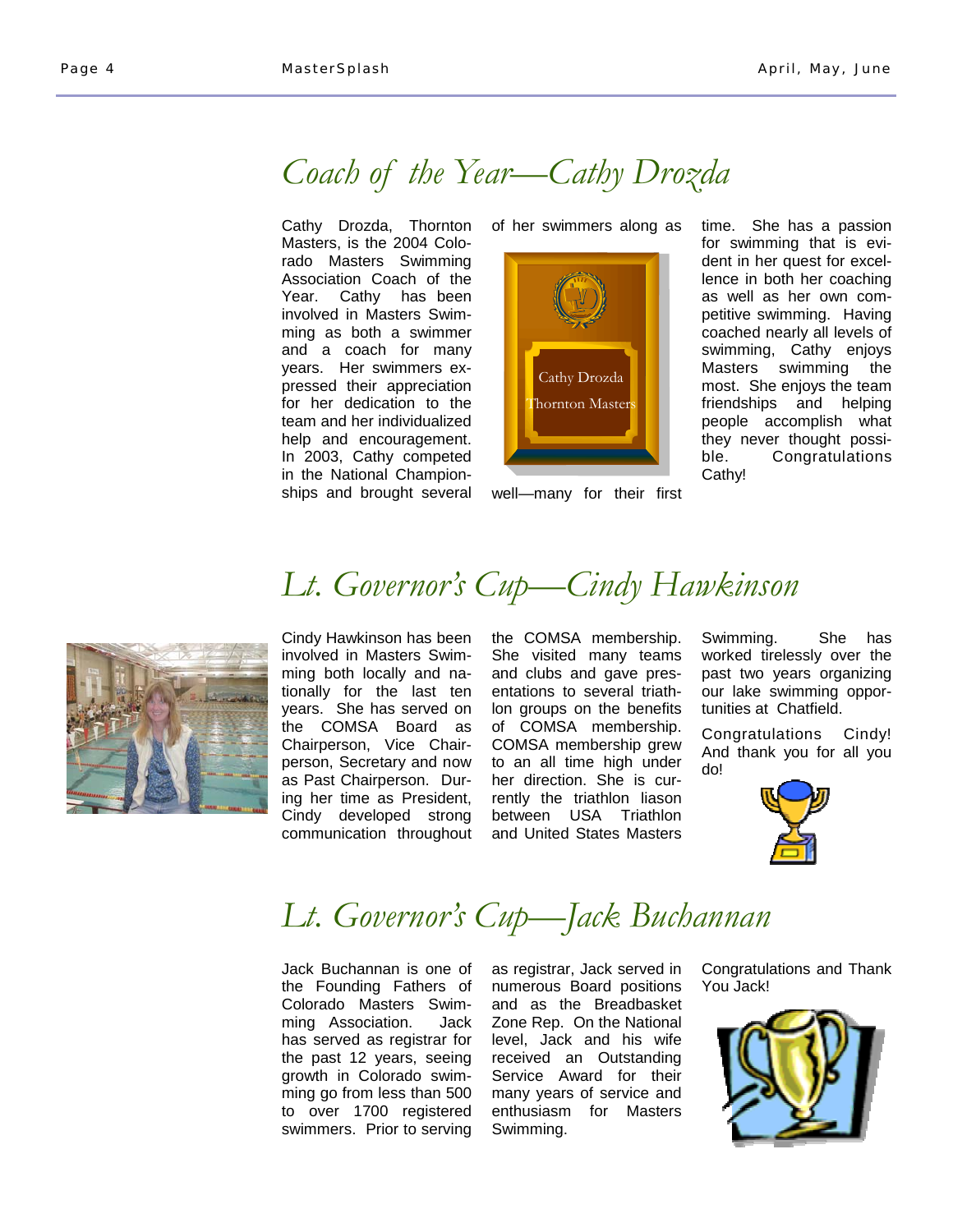# *Individual High Point Winners at State Meet*

The following swimmers tallied the most points within their respective age groups and took home top honors at the Colorado Short Course State Championships. They also took home a logoed, nalgene water bottle to honor their accomplishment.

*Congratulations High Point Winners!* 

775 Akron Way)

**EVENTS**

20-24 Jenn Jennings Josh Cliff-Tuttle 25-29 Kristin Greenleaf Jess Schwartzkopf 30-34 Lori Deacon Dave Ross 35-39 Heather Hagadorn Mark Allison 40-44 Kim Crouch Edward Melanson 45-49 Kathy Drozda Bill Bracket 50-54 Judy Laney Will Reeves

55-59 Lydia Young Quincy Ellis 60-64 Eilleen Croissant Mel Dykes 65-69 Jane Oberg Ken Heller 70-74 Ruth Hurtzberg David Bishop 75-79 Francis Holmes James Hart 80-84 John Wrenn



# **1st Annual Highlands Ranch Long Course Masters Invitational**  Saturday, June 5<sup>th</sup>, 2004

## **Meet Information**

**Sanctioned by USMS - #32-04-08-S** 

**FACILITY** Lowry Swimming Pool – 6 Lane, 50 Meter Pool.

 5 Lanes may be used for competition and 1 lane for continuous warm-up/warm-down. Take I-25 North to Denver, Merge onto I-225 N toward I-70/LIMON, Take the CO-30/6TH AVE exit- exit number 9, Turn LEFT onto E 6TH AVE/CO-30. Continue to follow E 6TH AVE, Turn RIGHT onto BEELER ST, Stay straight to go onto YOSEMITE ST, Turn LEFT onto E 10TH PL, Turn RIGHT onto XANTHIA ST – 845 Xanthia. (May also be renamed to

**TIMES** Saturday, June 5<sup>th</sup>, 2004 7:30AM Warm-Up - 8:30AM Start

**AGE GROUPS** 19-24, 25-29, 30-34, 35-39, 40-44,......100+ No awards at this meet.

**ELIGIBILITY** Only current USMS registered members with a USMS 2004 Registration Card.

**ENTRIES** Entry forms accompanied by entry fees and a copy of your USMS card, are DUE (Not just postmarked) in the hands of the Entry Coordinator by Saturday, May 29<sup>th</sup>, 2004 at 5:00PM. Send entries to: Matt Beck / HRA, 8801 S. Broadway, Highlands Ranch, CO 80126. Contact Information: Phone – (303) 471-8942 E-mail (Preferred) – texbeck25@aol.com. Flat Fee of \$15.00 for up to **5 events. Make Checks payable to Highlands Ranch Masters.** 

**RULES** Rules to be enforced per the 2004 USMS Rule Book

| EVENIS |     |                  |       |     |                  |
|--------|-----|------------------|-------|-----|------------------|
| Women  | Men | Event            | Women | Men | Event            |
|        | 2   | 400 Free         | 15    | 16  | 200 Ind. Medley  |
| 3      | 4   | 50 Butterfly     | 17    | 18  | 50 Breaststroke  |
| 5      | 6   | 100 Backstroke   | 19    | 20  | 100 Freestyle    |
|        | 8   | 200 Breaststroke | 21    | 22  | 200 Butterfly    |
| 9      | 10  | 50 Freestyle     | 23    | 24  | 50 Backstroke    |
| 11     | 12  | 100 Butterfly    | 25    | 26  | 100 Breaststroke |
| 13     | 14  | 200 Backstroke   | 27    | 28  | 200 Freestyle    |

In the interest of time, men's and women's events may be combined to swim in the same heat in any event.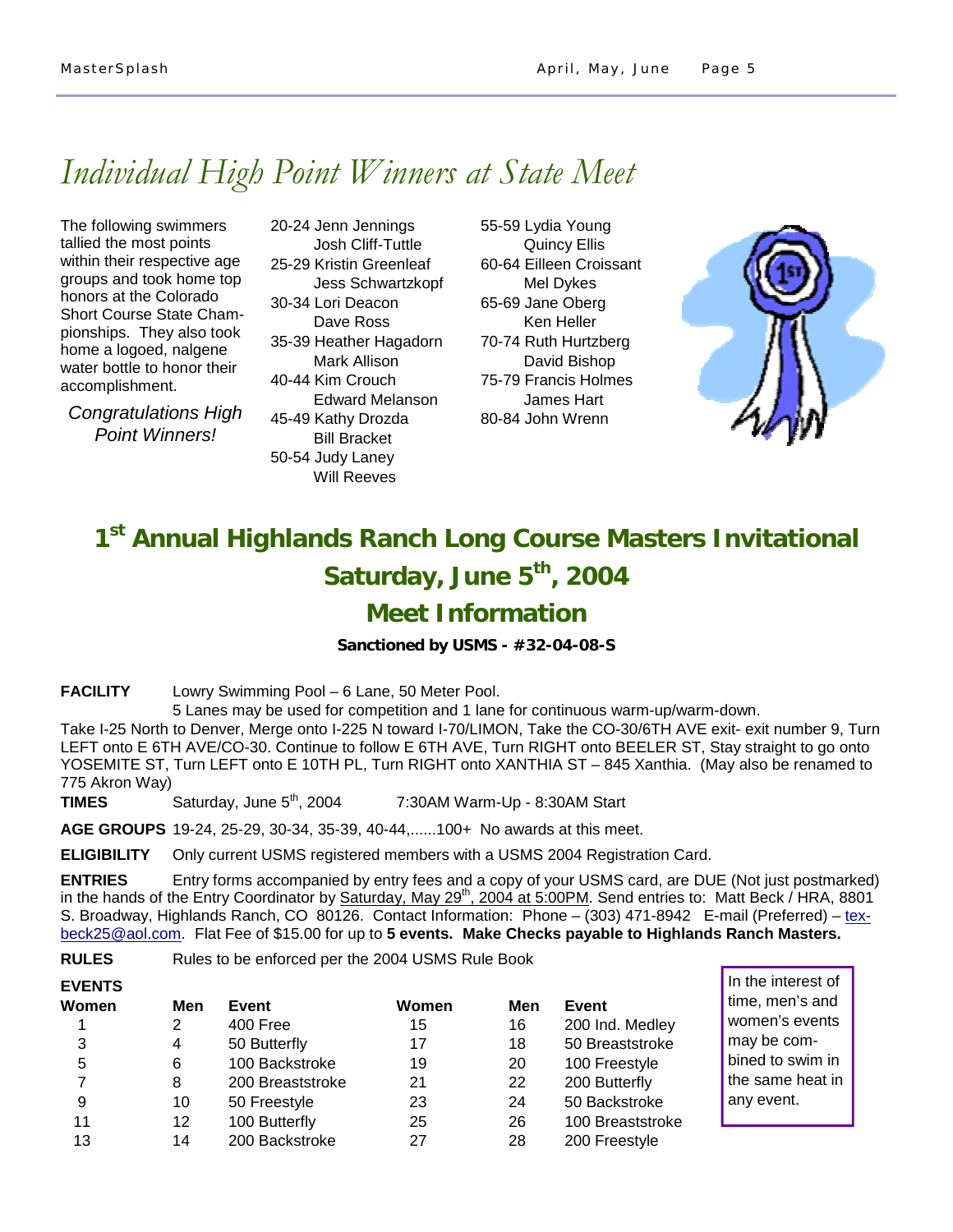## *The Gravel Pond Opens Soon!*

## By Cindy Hawkinson

Can it be that the 2004 Chatfield Gravel Pond Swimming Season is almost upon us? 2003 was extremely successful year for Chatfield swimming thanks to all the volunteers who helped man the check-in table as well as those who enjoyed the water as part of your open water swim training.

Chatfield is the only venue in Denver to allow open water swimming and I sincerely thank Jim Smith, our contact at the State Park office of Chatfield, who continues to support our efforts and swims.

This year's schedule is the same as last year -- Monday, Wednesday and Saturday swims. The times will be the same Monday and Wednesday 4:30 to 7:00pm and Saturday 7:30 – 10:00 am. We start swimming May  $15<sup>th</sup>$ (brrrr….bring your wetsuits) and we end on September  $25<sup>th</sup>$ .

We will again need volunteers to help with check-in. Those who helped out last year (Thank you!!) know it is a simple but necessary part of giving back to your sport. If we don't have the check-in volunteers, we don't swim.

If you enjoy swimming at the gravel pond, please em a ilme at cinswims@earthlink.net to volunteer to help this year.

Just be sure to put 'Chatfield Swimming' in the subject line. I'll be working on the volunteer calendar here in the next month. If you have specific days you'd like to help let me know what they are and I'll 'ink you in'.





*The Gravel Pond...as close to an ocean as you'll get in Denver.* 

#### Starting from the westernmost beach it is approximately 300 yards to the sandbar; all the way across is approximately 900 yards. Please swim on the west side of the pond. Check-in volunteers – we need them again this year! Contact Cindy at cinswims@earthlink.net Mondays and Wednesday  $4:30 - 7:00$  p.m. Saturdays from 7:30 – 10:00 a.m. Begins May 15th Last day to swim is September  $25<sup>th</sup>$ . You must be a 2004 USMS registered swimmer to swim in the Gravel Pond. Please check in with the volunteer before entering the water. Remember: The State Park has granted us permission to use the Pond during these times. Please don't abuse the privilege. **Chatfield Gravel Pond**

**You must be a 2004 registered COMSA swimmer to swim in the Gravel Pond.**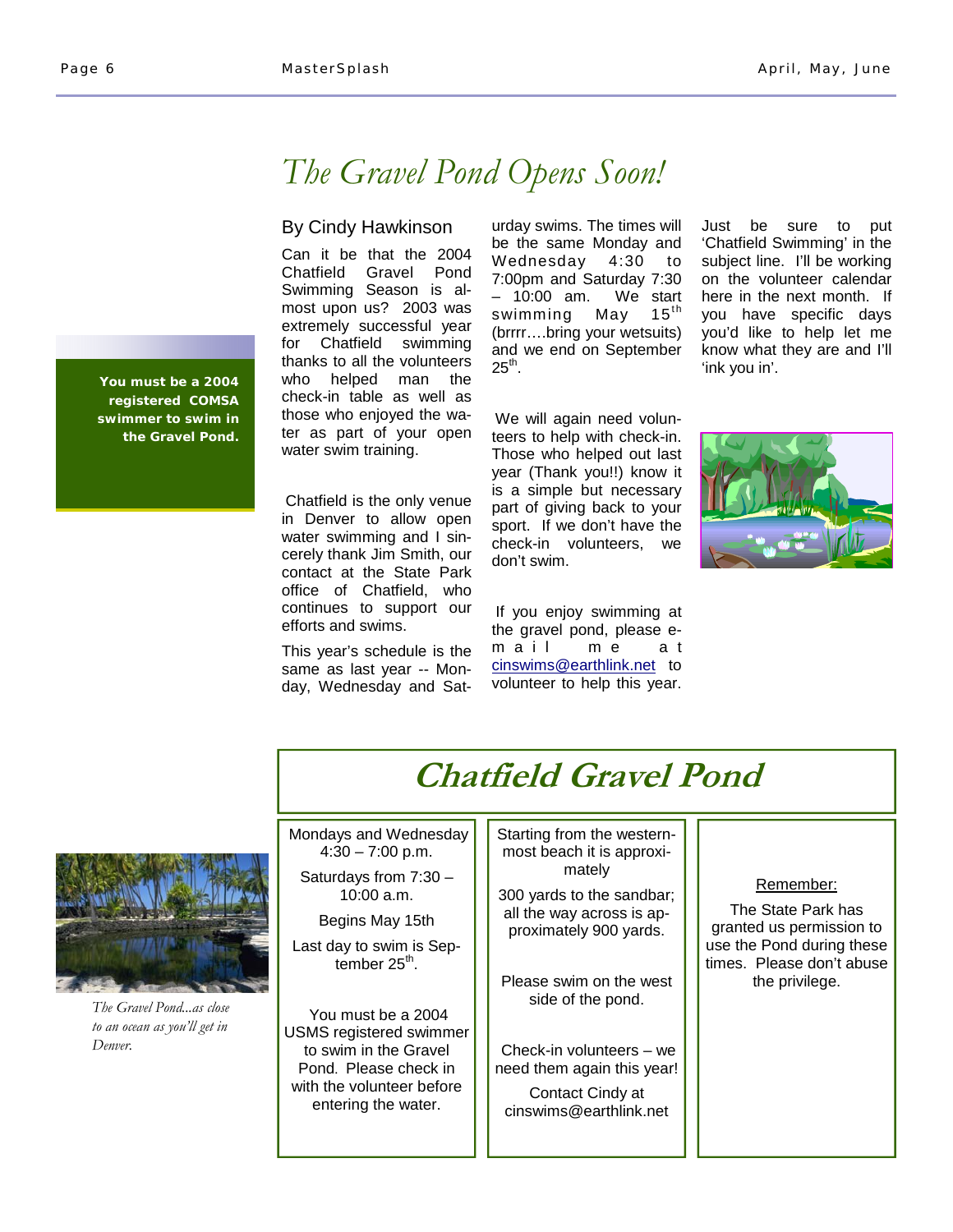## *Can You Go the Distance?*

## By Nicole Vanderpoel Long Distance Chair

Colorado Masters Swimmers, can you go the distance? Of course you can! Congratulations to all of you who were able to "go the distance" by successfully completing the One Hour Postal in January and the TAM 1650 in February. We had a lot of fun and would especially like to thank Terry Heggy and The Ridge Pool for hosting both events. What a treat to swim in such a beautiful facility! For those of you who missed the Postal swims, don't worry. There are more opportunities ahead. The 2004 USMS 5K and 10K National Postal Championships are just around the corner.

This year's 5K and 10K are sponsored by St. Louis Area Masters Swimming, and must be completed between May 15<sup>th</sup> and September  $30<sup>th</sup>$ , 2004. For further information, look on the Long Distance Link at USMS.org. We hope to provide a few opportunities this summer to complete both the 5K and the 10K outside at Lowry, so be sure to check your e-mail for further details. You are always welcome to complete a Postal on your own. However, it is always more fun to swim with fellow distance enthusiasts.

Enough on pool swimming. Springtime is upon us. The days are getting longer and the sun just seems to shine more brightly against our beautiful, blue, Colorado sky. I can hardly wait to feel the sun's warmth on my back, and the cool water sting my skin! The time to get ready for open water swimming is NOW! In addition to Triathlons, there will be some locally sponsored Open Water Swims this summer. Some entry forms are available in this newsletter or check the COMSA website. We are also very pleased to announce that the  $6<sup>th</sup>$  Annual Wingshadow Horsetooth Iron-Distance (2.4 miles) and 10K is now a COMSA sanctioned event and will be held on Sunday, August 15<sup>th</sup> at Horsetooth Reservoir. See you at the lakes!





# *Open Water Swimming Tips*

What can you do to get ready for open water swimming now? The following are some open water swimming tips which may help:

1. Challenge yourself to a **long distance swim in a pool** a few times a month (anywhere from an 800 meter or 1,000 yd. to a mile) in addition to your regular swimming schedule. Get used to swimming a longer distance in a relaxed atmosphere.

**2.** Once you are comfortable with a longer swim, **practice "sighting" every 5 to 10 strokes**. You must be able to sight properly in order to navigate effectively. **Sighting requires greater flexibility** in your abdomen and back because you will be using a "dolphin" like motion to lift your head and shoulders up above the water line, and then dive your head back into the water. (If you aren't already strengthening your abs by doing crunches or core strengthening, you should be. It will greatly help your open water efforts.) Remember, you must pull through your sighting to keep forward momentum through the water. If you sight correctly, you will be less likely to swallow water. Under no circumstances, should you stop your stroke, lift your head, and then restart your stroke! As you lift your head above the water line, one hand and forearm should be catching the water and pulling downward. Your other arm should be

**"Sighting requires greater flexibility in your abdomen and back because you will be using a dolphin motion to lift your head."**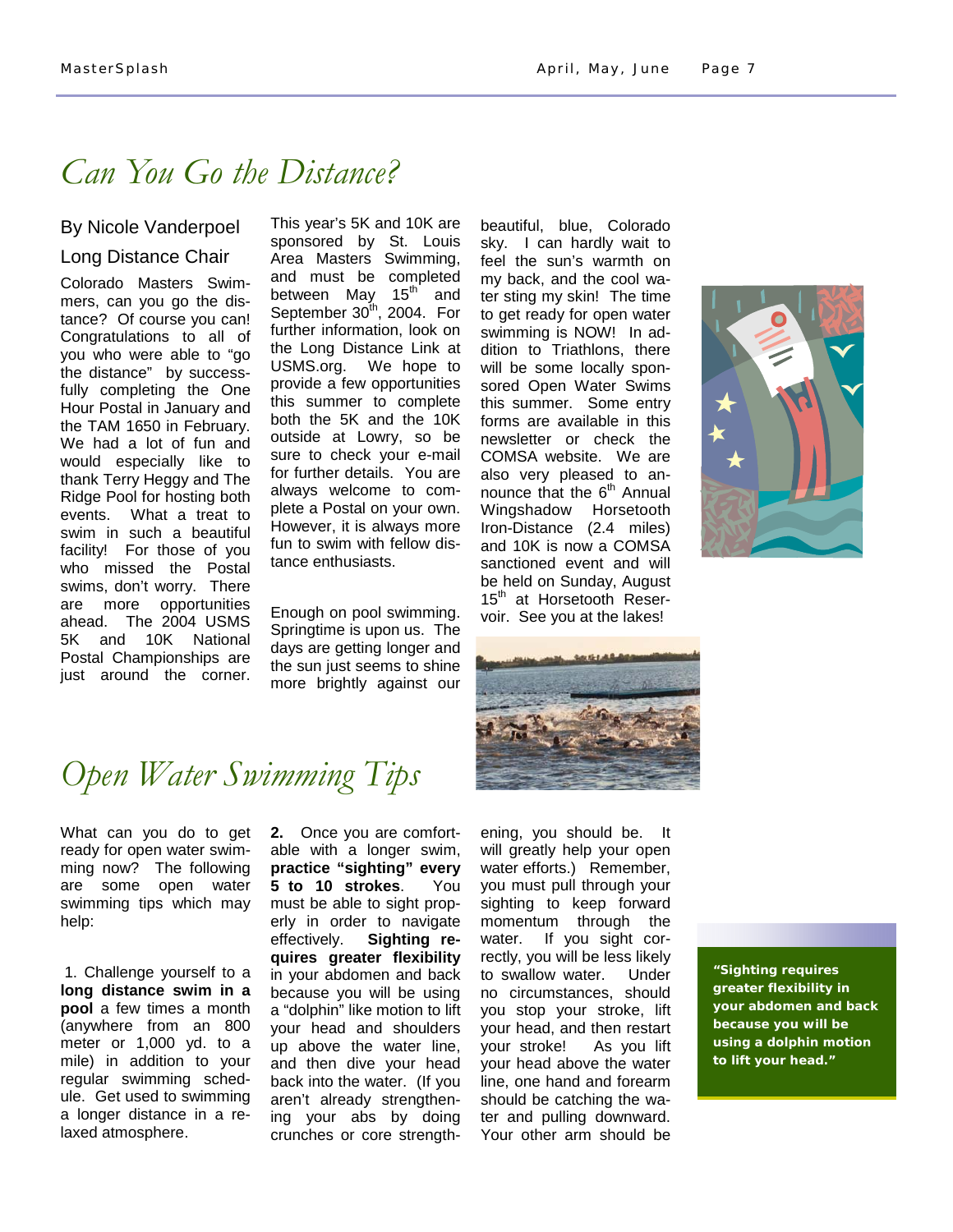

**"Think of the Start as an event in itself, especially if you start out of the water. Relax and focus on finding your space."** 

*Open Water Swimming Tips continued from Nicole*

recovering out of the water. Therefore, one arm is in the water while sighting and one arm is out of the water. This will provide your body with greater balance and control. During this time, your feet should be close together while trying to keep your hips high in order to reduce drag. You do not have to kick very hard. Finally, your hand should dive back into the water with your head. This will raise your hips and feet back up to horizontal. A good open water swimmer is skillful and aggressive yet graceful with his/her sighting, with virtually no break in stroke rhythm.

**3.** Think of the **Start as an event in itself**, especially if you start out of the water. Understand that it will be over soon and you will have smooth sailing once you find your space. Try to relax and focus on finding your space in the water. If it is crowded, then you will have to swim with your head above the water (similar to sighting) in the beginning. Expect to swim at a faster pace the first 200 to 300 yards, then relax, catch your breath and pace yourself for the long swim ahead.

**4. Practice breathing on both sides**. This will help you navigate more effectively.

5. **Count your strokes!** Hopefully, you are familiar with your stroke count. It will help relax you in the water if you start counting your strokes. It is comforting to know how far you have traveled from the point at which you started counting.

6. Once Chatfield opens, **practice swimming in open water** at least once a week. You don't have to go far. Just familiarize yourself with sighting and swimming in a Reservoir.

**7.** Most importantly, try to remember to have fun out there. Focus on the positives! **Relax, enjoy the beauty of the scenery** and be proud of your efforts.

Don't forget to check your e-mail or the COMSA website for details on Postal and Open Water swims. Hope to see you at Chatfield!



ESNAKE **RIATHLON SERIES RattleSnake Triathlon Series www.RattleSnakeTri.com June 12th & August 29th**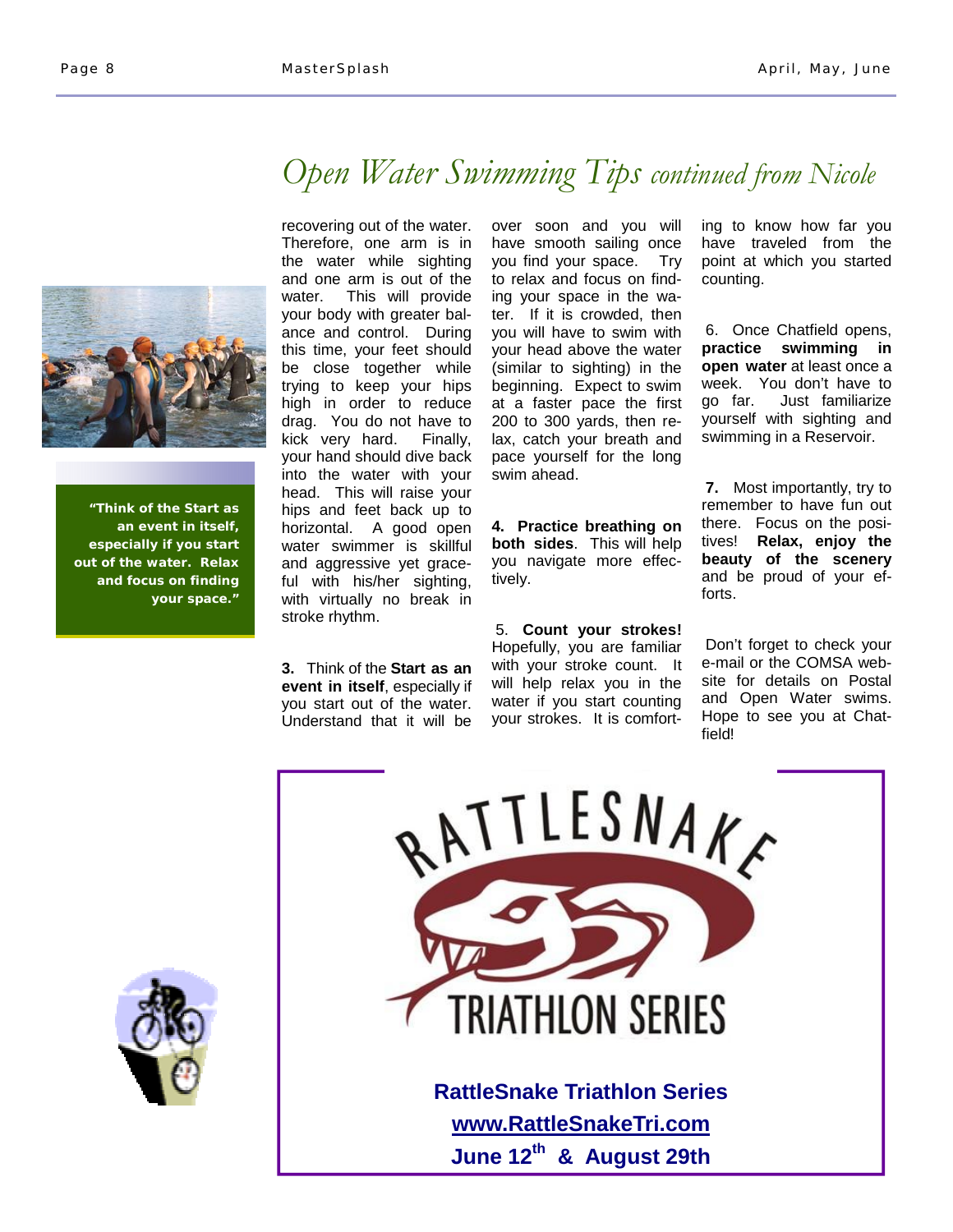## *USMS Olympic Training Center Camp*

## By Kim Crouch

## Rays Swimming

As a kid, I always wanted to go to camp. I finally got to go at age 42 and what a great camp it was! It was the annual USMS swimming camp at the Olympic Training Center in Colorado Springs. Attending the

camp were 12 USMS swimmers and a USMS coaching staff including a physical therapist and a sports psychologist. The USS staff put us through the paces and Rowdy Gaines inspired us all to go for it! We covered every aspect of swimming, learned a lot, had loads of fun and made great friends.

I was excited and nervous as I drove down to the Springs. I was excited to learn about my body and how I should train, but I was nervous to meet a whole group of new people. All of my anxiety was quickly put to rest when I met everyone. The swimmers and staff were all awesome! Our group hit it off so well and so quickly that it was fun from the start. The swimmers were: Andrea Block, Nadine Day, Sue Halfacre, Mary Sweat, Laura Winslow, Brant Allen, Adam Craun, Keith Hoffman, Matt Kanzler, Paul Trevisan, and Bill Volckening. The USMS coaching staff was: Mike Collins, Scott Williams, Bob Bruce, Randy Nutt, Steve Thompson, Scott Boyle and Nancy Ridout.

We hit the ground running that first day and pushed hard all day every day until



we left. We were in the pool twice a day, but the swimming was not physically hard. We did some sets here and there, but mostly we worked on body position, technique, body position, technique and did I mention body position? All four strokes were video taped as were starts and turns. We were also video taped swimming one stroke in the flume. I chose breaststroke even though I was worried I might go backwards during the glide – happily I did not. The tapes were analyzed by the USMS coaches and the USS staff. The USS staff used a cool computer program to put us side by side with a national team member to compare our strokes – in my case Tara Kirk and Ed Moses. My flume video was really interesting because any turbulence in the water shows where you are creating drag. I have a lot of work to do on body position during my breaststroke glide. I'm excited about that  $-$  glide better,

> swim less, faster time - yahoo! I have already greatly improved my streamline off of the walls. As a Masters Swimmer with limited training time I really wanted to find the best way to train to get faster. I'm convinced that working on body position, technique, streamlining, starts and turns is a very

important way to spend time in the water. Larger gains can be made improving these things than can be attained by swimming more yardage – and it is more fun!

We had lots of seminars when we weren't swimming – stroke clinics, starts, turns, race strategies, biomechanics, taper tips, nutrition, psychology, strength training (core stability!), flexibility training plus information about the various tests we did. We did a lactate threshold test, land strength test, water strength test, nutrition, flexibility and range of motion assessments. We



 "The campers all worked hard, played hard, had a great time and made wonderful new friends. To me, that's what Masters Swimming is all about!"

Swimmers who apply should have a USMS ranking in the Top Ten in the past two years and should be reasonably conditioned for the experience.

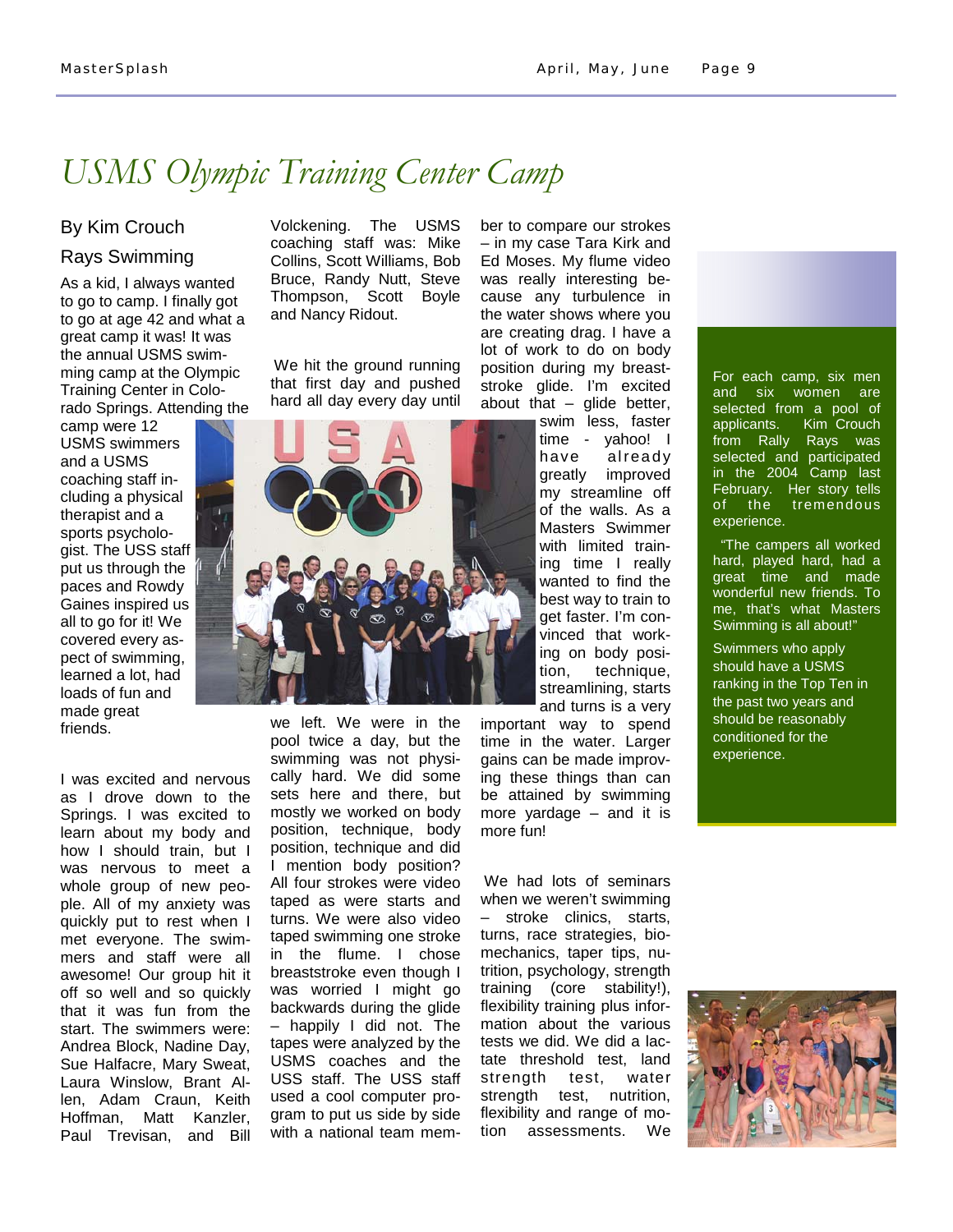| Evergreen Masters Annual Golf Tournament                                                                                                                         |  |  |  |  |
|------------------------------------------------------------------------------------------------------------------------------------------------------------------|--|--|--|--|
| The Greater Evergreen Masters Swimming, Golf, & Chowder Society                                                                                                  |  |  |  |  |
| Requests the honor of your participation in its                                                                                                                  |  |  |  |  |
| <b>Annual Golf Tournament, Summer Cotillion and Garden Party</b>                                                                                                 |  |  |  |  |
| Sunday, July 18, 2004. First Tee Time - 11 AM                                                                                                                    |  |  |  |  |
| Evergreen Golf Course on Upper Bear Creek at the Lake.                                                                                                           |  |  |  |  |
| Cotillion to follow at 4:30 'till ---.                                                                                                                           |  |  |  |  |
| (Cotillion only participants are welcome).                                                                                                                       |  |  |  |  |
| Tee times available for the first 36 golfers.                                                                                                                    |  |  |  |  |
| In remembrance of COMSA's Ambassador of Good Will and Grand Pooh Bah of fun<br>golf, Bill Koerber, the tournament will be a Scramble (full body contact) format. |  |  |  |  |
| Reservations with \$70 fee by June 30, 2004                                                                                                                      |  |  |  |  |
| includes green fee, cart, food and prizes                                                                                                                        |  |  |  |  |
| Cotillion only fee \$25                                                                                                                                          |  |  |  |  |
| Name<br>Handicap (Your best guess for seeding)                                                                                                                   |  |  |  |  |
| Phone<br>(We'll call with your tee time)                                                                                                                         |  |  |  |  |
| Send your reservation and check to:                                                                                                                              |  |  |  |  |
| John Tobin, 2528 Medinah Dr., Evergreen CO 80439<br>303-674-7083                                                                                                 |  |  |  |  |

# *USMS Camp cont.*

## (continued from page 9)

were busy from 6AM to 10:30PM every day. It was very intense, but so worth it. We crammed a lot into those few days.

The camp was a wonderful experience. I learned a lot about swimming and training,



got fired up about swimming breaststroke again and confirmed that I'm doing a lot of things right in my training. The campers all worked hard, played hard, had a great time and made wonderful new friends. To me, that's what Masters Swimming is all about!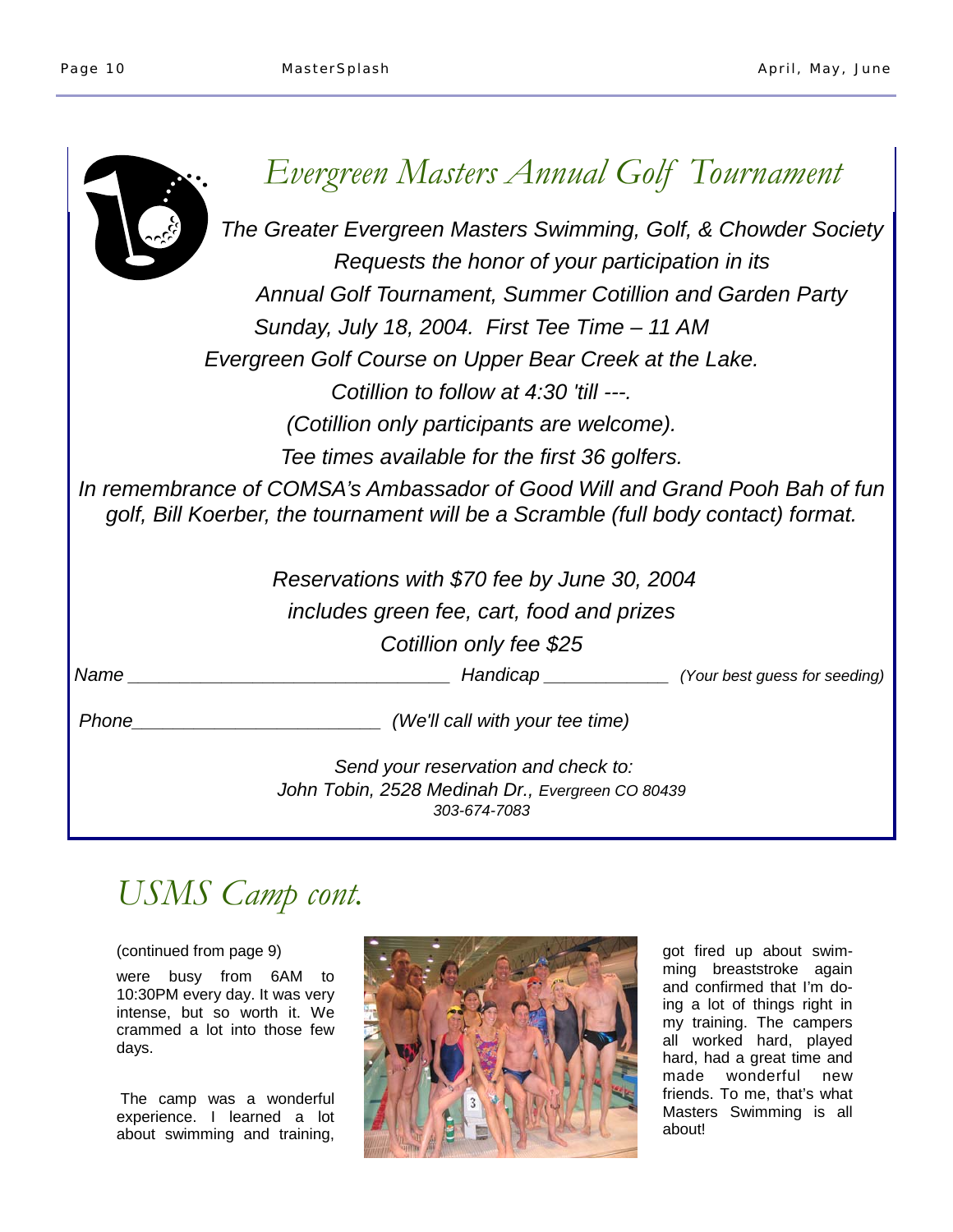# *2002-2003 Relay All-Americans*

Congratulations to the following Rocky Mountain Masters who achieved All-American honors in the Relay events during the 2002-2003 Short Course Season!

> William Abbott Richard Abrahams Sheila Arrendondo Holden Bank Bill Brackett Bill Burson Jeff Cummings David Dodge C Gadd-Siegel Kathy Garnier Mike Gonzales Richard Hess James Lilley Katie Luellen Paul McCormick Rob Nasser Anna Pettis-Scott Collette Sappey Carl Selles John Smith Paul Smith Susan Von Der Lippe Stuart Waterbury Thomas Whatley



## *Welcome to Our New Team Name*

At the Annual Meeting held at the State Meet in March, Rocky Mountain Masters team members voted to change our national team name to

## **Colorado Masters.**

The new name will take effect in January 2005. Only our name will change. The Rocky Mountain Masters tradition of team spirit, sportsmanship, and fast swimming will continue throughout the United States Masters Swimming arena!

> The COMSA Board is now looking for ideas on a team logo to be used on caps, suits, and other national team apparel. Are you creative and artistic? If so, please submit your ideas to the COMSA Board.

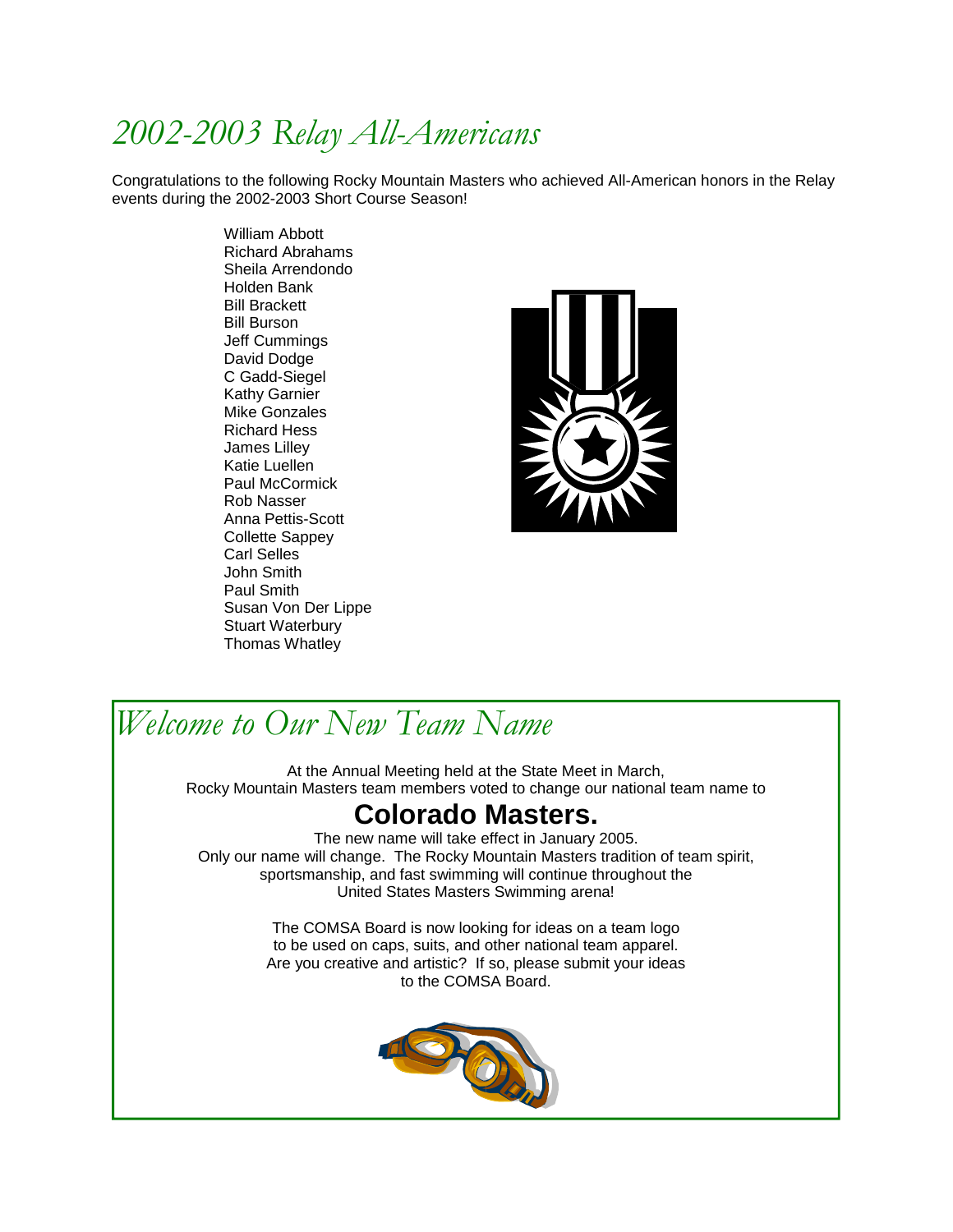**Colorado Masters Swimming Association** 

# **2nd Annual Potluck Picnic and Team Rep Meeting**



**Fox Run Picnic Ground** 

**Chatfield State Park** 

**Grills and non alcoholic beverages provided. Please bring a dish to share and whatever you would like to grill.** 





## **Colorado Masters Swimming Association**

COMSA P.O. Box 260523 Highlands Ranch, CO 80163

Phone: 303.355.5350 Email: marfer@attbi.com Email: johnstuarthughes@msn.com

**Friends, Fitness, & Competition**